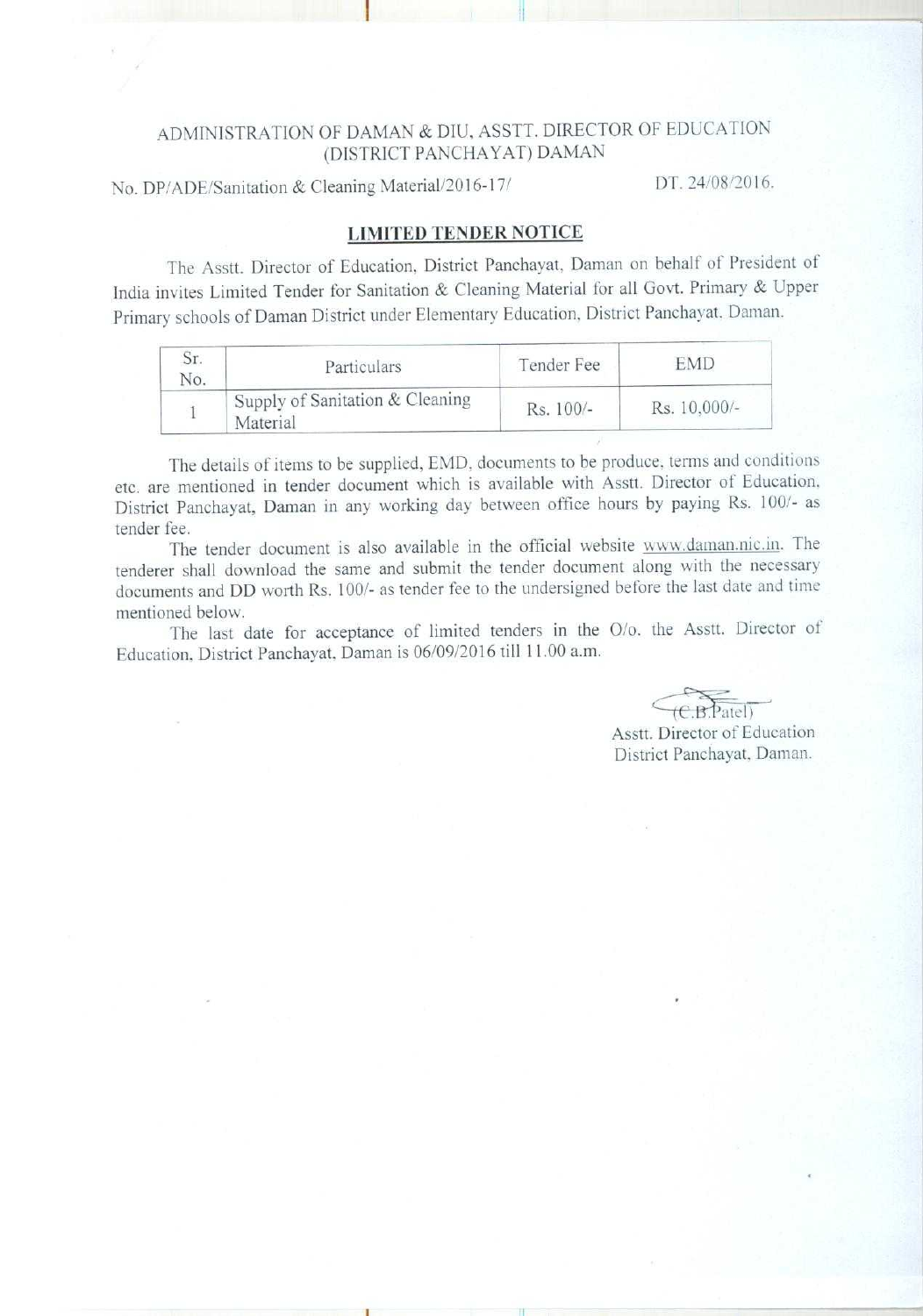### ADMINISTRATION OF DAMAN & DIU, ASSTT. DIRECTOR OF EDUCATION (DISTRICT PANCHAYAT) DAMAN

# **No.DP/ADE/Sanitation & Cleaning Material/2016-17/**  $L_1$  **1**  $+$  **DT. 24/08/2016.**

### LIMITED TENDER NOTICE

### Sub: - Limited fender Notice for **Sanitation** Material & Cleaning Materials **under Elementary Education** , **DP, Daman.**

This office has invited limited tender for Sanitation Material for all Govt. Primary & Upper Primary schools of Daman District under Elementary Education, District Panchayat, Daman for the academic year 2016-17. As per Annexure "A" duly sealed and superscripted as "Limited Tender for Sanitation Material & Cleaning Material" under Elementary Education is invited from various suppliers up to 11.00 a.m. on 06/09/2016 which will be opened on the same day at 03.00 p.m. in the office of the Asstt. Director of Education. District Panchayat, Daman. The list of items is enclosed herewith (Annexure-A).

| Sr. No. | Particulars                                                                                                                                                                       | <b>EMD</b>   |
|---------|-----------------------------------------------------------------------------------------------------------------------------------------------------------------------------------|--------------|
|         | Supply of Sanitary Materials & Cleaning Materials for<br>all Govt. Primary & Upper Primary schools of Daman<br>District under Elementary Education, District<br>Panchayat, Daman. | Rs. 10,000/- |

#### **TERMS AND CONDITION:**

- 1. The (s) quoted be strictly for the free delivery in all Primary & Upper Primary of Govt. schools in **Daman District.**
- 2. Samples of all the items to be submitted in Office of the Asstt. Director of Education. **District Panchayat**, **Daman between 1 1.00 a.m. to 01.00 p.m** . **on 06**/**09/2016.**
- **3. The rate should be quoted inclusive of all taxes.**
- 4. The **tendered**/**supplier should have registration number & CST number of concern agency.**
- 5. No extra charges **for packing**. **forwarding and insurance etc. will be paid.**
- 6. The **rate should** be quoted only **per item specified in the list.**
- **7. Rates quoted for items other than required specification will not be considered.**
- 8. The decision of the Asstt. Director of Education, (District Panchayat), Daman for **acceptance/rejection offender shall be final.**
- **9. Items of inferior quality other than that indicated in the orders specified and/or in complete** broken will not be accepted. The supplier will have to replace the same at his own cost any risk. Intimation, of non acceptance of any materials/goods will be sent to the supplier on same day of the date of receipt in the stores and the will have to be taken back by the **suppliers at this own cost and risk.**
- **10. The EMD should be furnished in the form of Demand Draft drawn in the favour of Assistant Director of Education** , **District Panchayat**, **Daman and the same should be enclosed with** sealed tender document. Tender received without specified EMD shall be summarily rejected. EMD of the successful Tenderer will be retained till 15 days. EMD of the unsuccessful Tenderers will be released to them within 7 days from the date of opening of Tenders.
- **1 1. The interested parties should submit the copies of the Income Tax Returns** filled by **them for the last two assessment years along with copy of PAN.**
- 12. The tender forms are available up to 02/09/2016 and may be obtained after payment of Rs. **1001- in the form of Demand Draft as tender fee drawn in the favour of Assistant Director of** Education, District Panchayat, Daman (Rs. One Hundred only non refundable) during working hours on any day working day from the Asstt. Director of Education, District **Panchayat, Daman.**
- 13. The **successful bidder shall have to supply the materials**/goods/**articles**/ **items ordered within 05 davs f**r**om the receipt of the order.**
- **14. Last date receipt filled in is dated 06/09/2016 up to 11.00 a.m. and it will open on the same (late at 03** .**00 p.m**. **it' possible in the chamber of the Asstt** . **Director of Education** . District Panchayat, Daman in the present of the tender committee and Tenderers or their re**preventatives** , **if any.**
- **15. All bills should he in triplicate and invariable mentioned the numbers and date of the tender for supply placed placed by the Asstt. Director of Education** , **District Panchayat**, **Daman.**
- **16. All bills for amount above Rs. 5.000**/- **should be pre-receipt on a revenue stamp of proper** value. Bill for amount above Rs. 5,000/- which are not pre-receipted on revenue stamp of **proper value will not be accepted** for payment.
- **17. The quotation will not be considered in case of erasing work.**

 $(C, B,$  Patel) **Asstt** . **Director of Education.** District Panchavat, DAMAN